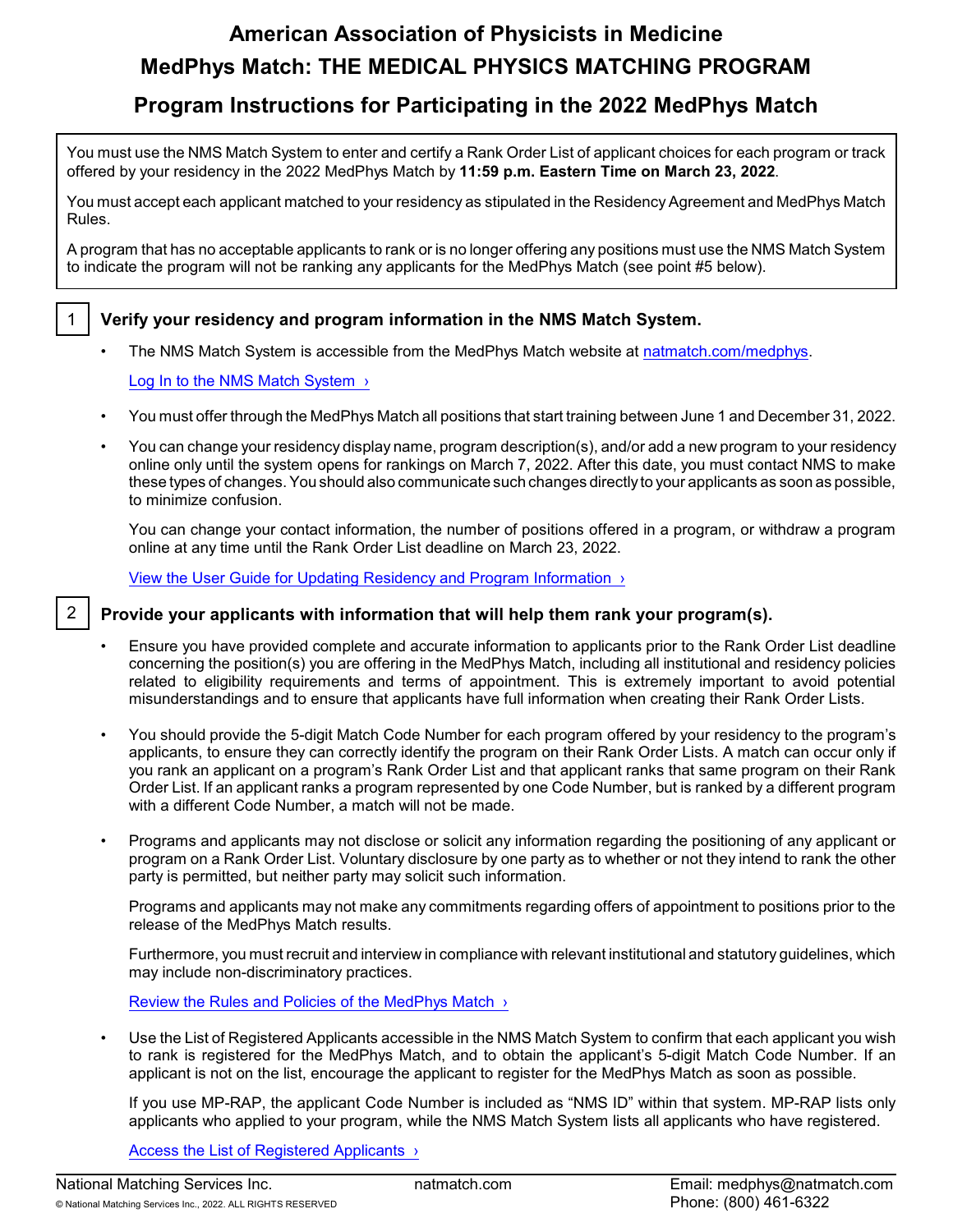# 3 **Determine your preferences for applicants for each program offered by your residency.**

• You must prepare a separate Rank Order List for each program offered in the MedPhys Match. For each program, rank applicants according to your true preferences. Rank your most preferred applicant as #1, your next most preferred applicant as #2, and so on. Do not consider how any applicant might rank the program when ordering your choices.

For programs offering more than one position, you can rank your most preferred applicants, up to the number of positions to be filled, in any order as each of these applicants is effectively considered to be a first choice. For example, if a program has 3 positions, the specific order in which the top 3 applicants are ranked will not matter, as positions are available for all 3 of those applicants. However, the rank numbers you assign to your less preferred applicants (e.g., ranks 4 and onwards) are very significant as they indicate your order of preference for each of these applicants if the program cannot match with all of its most preferred applicants.

You should rank all applicants who are acceptable for the program. By including all acceptable applicants on your Rank Order List, you may increase the likelihood of filling all the positions in the program. The program will be matched with the most preferred applicants on the list that rank the program and do not match with programs that the applicants prefer.

Do not rank any applicant that you consider unacceptable. A program can only be matched with applicants that appear on the program's Rank Order List.

#### [Learn More About Ranking Strategy ›](https://natmatch.com/medphys/programs/strategy.html)

• Residencies offering more than one program in the MedPhys Match may find it helpful to use the Reversion feature. A reversion allows you to move ("revert") one or more positions that are left unfilled during the match processing from one program to another, to increase the likelihood of filling all positions at the residency.

[View Information, Examples, and Instructions for Using Reversions ›](https://natmatch.com/medphys/programs/reversions.html)

• Most programs will submit only one Rank Order List in order to match with the most desirable applicants. However, if a program has special requirements (e.g., a need to match with a particular mix or distribution of applicants with specific characteristics), those requirements may be satisfied by submitting multiple Rank Order Lists for a single program.

[View Information, Examples, and Instructions for Submitting Multiple Lists ›](https://natmatch.com/medphys/programs/multiplelists.html)

• If your program has special requirements that you do not know how to address in the MedPhys Match, please contact NMS to discuss your situation as soon as possible before the Rank Order List deadline. Special requests that are not discussed with NMS until just before the Rank Order List deadline are more difficult to accommodate.

# 4 **Enter and certify your Rank Order List(s) in the NMS Match System by 11:59 p.m. Eastern Time on March 23, 2022.**

- The NMS Match System opens for the entry of rankings on March 7, 2022.
- In the Rankings section of the NMS Match System, search for and add applicants to each program's Rank Order List in order of your true preferences. Ensure that the applicant's name and 5-digit Code Number shown on the Rank Order List are correct for each applicant you rank.

If your program has a relatively long list of choices that can be provided in a comma-separated file (.csv), you may find it easier to import a file of rankings, rather than searching for and adding applicants individually.

### [View the User Guide for Entering Your Rankings ›](https://natmatch.com/medphys/programs/rankings-guide.html#enter)

- If an applicant you intend to rank is currently withdrawn, you should leave the withdrawn applicant on your Rank Order List. If the applicant is reinstated prior to the deadline, that ranking will be used in the match. If the applicant remains withdrawn, the Rank Order List will be processed as if you had not ranked the withdrawn applicant. If you need clarification regarding the status of any applicant in the MedPhys Match, contact the applicant directly.
- You must enter and certify each program's Rank Order List by 11:59 p.m. Eastern Time on March 23, 2022. You should enter and certify your Rank Order List(s) well before the Rank Order List deadline date to avoid potential problems near the deadline.

[View the User Guide for Certifying Your Rank](https://natmatch.com/medphys/programs/rankings-guide.html#certify) Order List(s) >